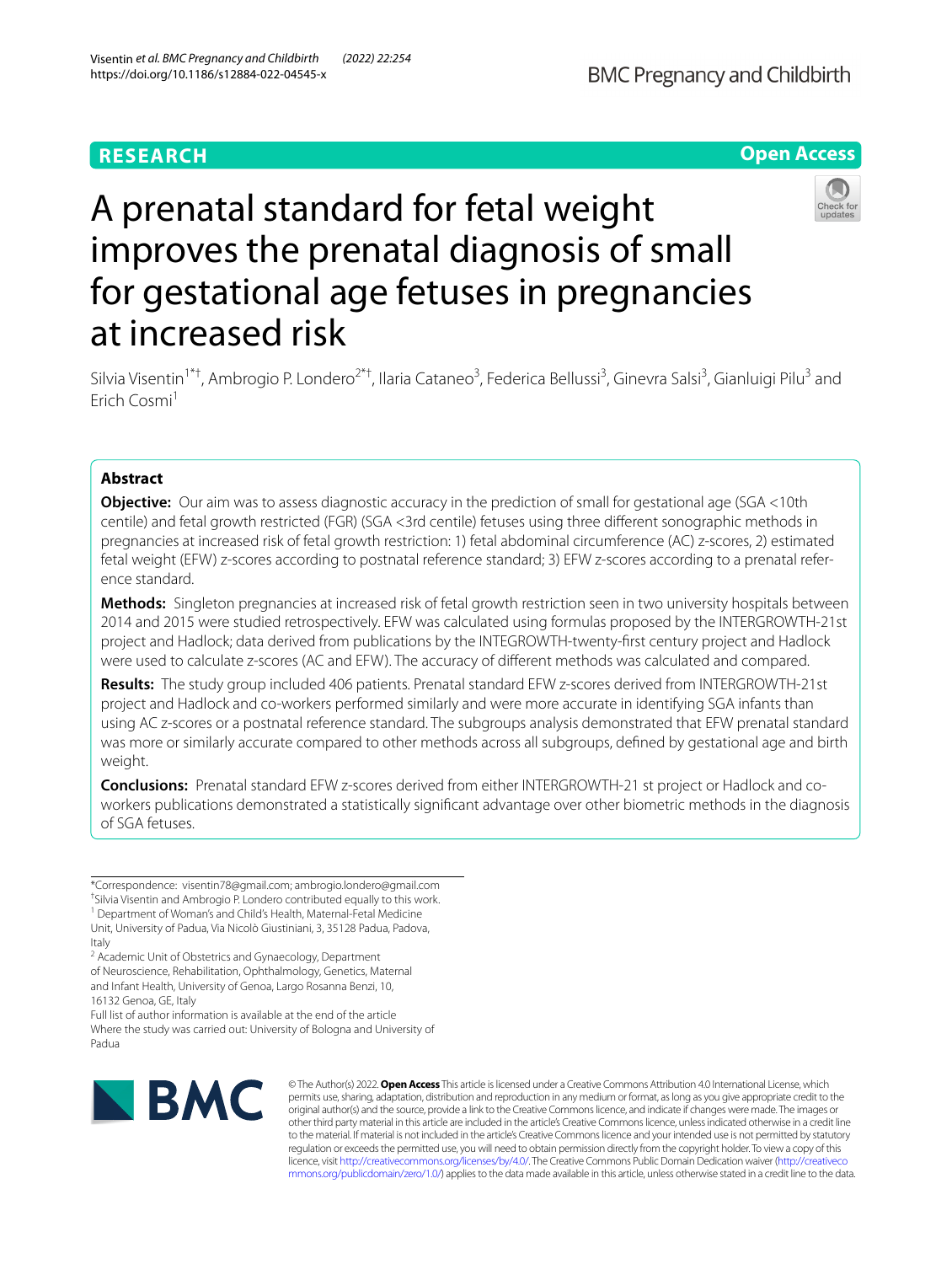**Keywords:** Small for gestational age, INTERGROWTH-21st, Pre-natal growth chart, Post-natal growth chart

#### **Synopsis**

Prenatal growth chart z-score had better diagnostic performances than post-natal growth chart z-score in identifying small for gestational age fetuses in pregnancies at increased risk of growth restriction, and estimated fetal weight z-scores were more accurate than abdominal circumference z-score in the prediction of small for gestational age.

# **Highlights ‑ Whats this paper adds**

- Prenatal based fetal weight reference z-scores were more accurate in identifying small neonates than post-natal fetal weight reference z-scores and abdominal circumference z-scores;
- The INTEGROWTH-21st approach, consisting of one formula to calculate fetal weight and of a prenatal reference standard performed better or similarly than other methods across all subgroups defned by gestational age and neonatal size.

# **Introduction**

Identifying small for gestational age (SGA) fetuses has a paramount value in contemporary obstetric management  $[1–7]$  $[1–7]$  $[1–7]$  $[1–7]$ . At present, the cornerstone for the diagnosis is sonographic biometry, that despite recent improvements in technology, remains imprecise  $[4, 5, 8, 9]$  $[4, 5, 8, 9]$  $[4, 5, 8, 9]$  $[4, 5, 8, 9]$  $[4, 5, 8, 9]$  $[4, 5, 8, 9]$  $[4, 5, 8, 9]$  $[4, 5, 8, 9]$  $[4, 5, 8, 9]$ . The limitations of ultrasound are well-known and have been previously discussed at length. The consensus is that the measurement of the abdominal circumference (AC) and the estimated fetal weight (EFW) are anyhow the best predictors, and that they provide very similar results and are, in essence, interchangeable [\[1](#page-5-0), [2](#page-5-3), [9](#page-6-2)]. Indeed, it has been suggested that calculating the EFW is unnecessary for diagnostic purposes, as it is more complex and cumbersome than obtaining an AC measurement without improving the accuracy  $[8, 9]$  $[8, 9]$  $[8, 9]$  $[8, 9]$  $[8, 9]$ . However, in most of the available studies, EFW was compared with standards obtained from neonates. There is evidence indicating that preterm newborns may be smaller than fetuses in ongoing pregnancies  $[10-12]$  $[10-12]$  $[10-12]$ . Indeed, prematurity is frequently associated with obstetric complications, including placental insufficiency  $[13]$ . Underestimation of the normal range would result in an obvious bias. Theoretically, a reference standard of fetal weight obtained from sonographic measurements of fetuses in ongoing pregnancies would be preferable than using birthweights of premature infants. Thus far, this has been prevented by the paucity of studies reporting fetal standards [\[10](#page-6-3)], which has been further exasperated by the prevailing concept that ethnicity is a major determinant of fetal growth and that clinicians should favor standards derived from their own population  $[14]$  $[14]$ . The INTERGROWTH-21st (IG-21) project has recently challenged this view, providing evidence that fetal size is unrelated to ethnicity [[15–](#page-6-7)[17\]](#page-6-8). Within this project, an international standard of fetal weight based upon prospective sonographic measurements, as well as a novel formula to calculate the EFW, have been made available [\[11\]](#page-6-9).

The aim of our study was to evaluate and compare the diagnostic accuracy in the prediction of SGA <10th centile and FGR (SGA <3rd centile) fetuses of the IG-21 prenatal standard of EFW versus neonatal standards and AC measurements in a group of pregnancies at increased risk of growth restriction.

### **Materials and methods**

The study group was described in detail in a previous publication [[8\]](#page-6-1). A cohort was created from the databases of Obstetrics and Gynecology departments from the universities of Bologna and Padua, including all singleton pregnancies with an increased risk of intrauterine growth restriction that had undergone at least one ultrasound examination between 24 and 36weeks' gestation in the period 2013–2015. Only one scan for each patient was selected in each analysis, the one closer to the delivery date in the gestational period analyzed. In our setting were usually considered at increased risk of intrauterine growth restriction development the pregnancies with the following characteristics: abnormal maternal Doppler at anomaly scan, previous history of small for gestational age newborns, pre-pregnancy diabetes, gestational diabetes, pre-gestational or gestational hypertension, rheumatological or immunological disorders, smoking during pregnancy, and pregnancies referred from other centers as at increased risk of intrauterine growth restriction development. We excluded: twin pregnancies and newborns with congenital malformations. The sonograms and clinical information (maternal and neonatal) data were gathered from the two databases. This clinical audit of fully anonymized data without an experimental design was conducted according to national regulation and was approved by the local ethics committee (Comitato Etico per la Sperimentazione Clinica della Provincia di Padova). Fetal biometry was performed in each case as previously described, AC z-scores were calculated from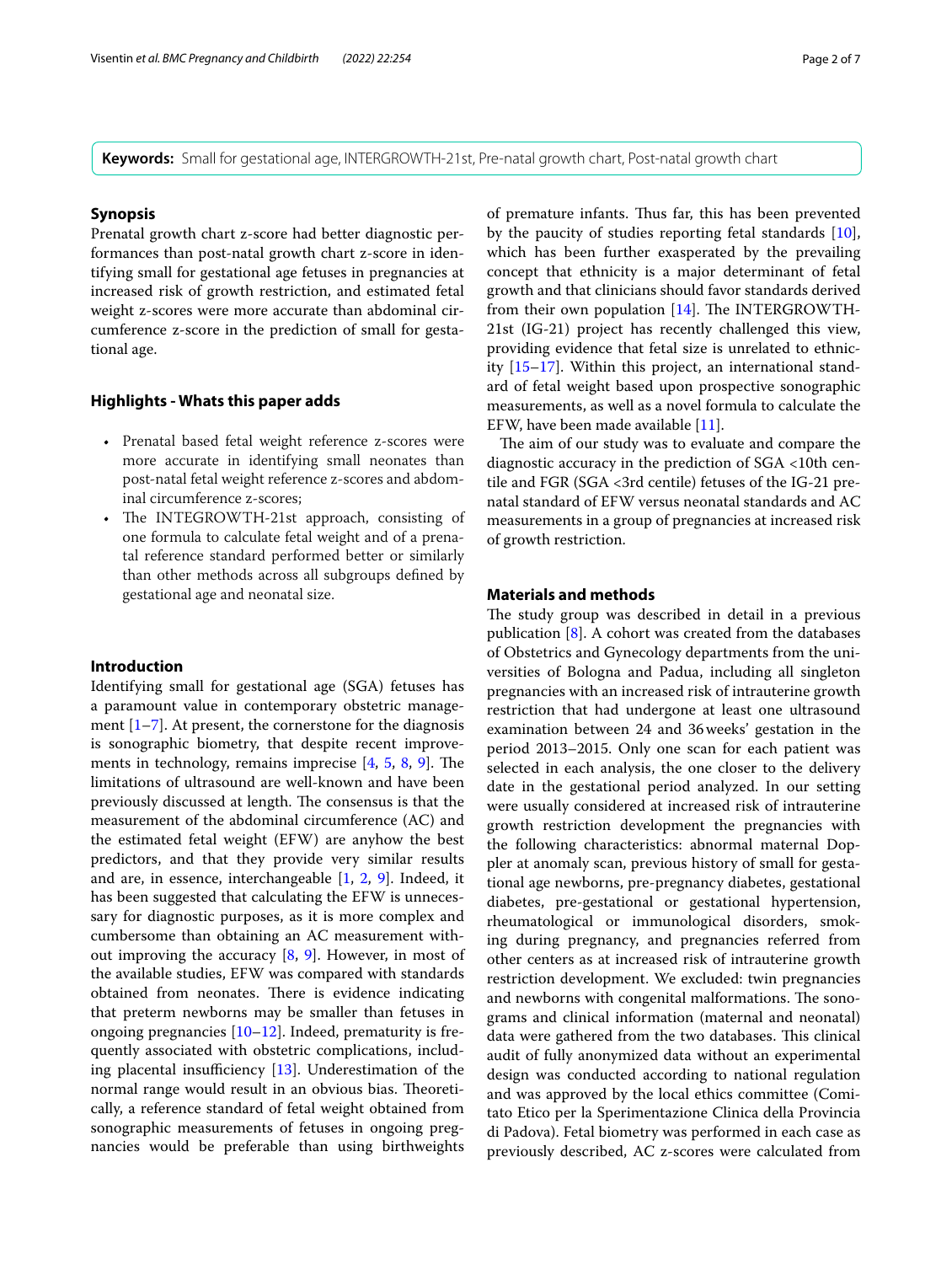the IG-21 standard [\[15](#page-6-7)], and the EFW was calculated using the formulas proposed by the IG-21 project [[11](#page-6-9)] and by Hadlock and co-workers. Neonates were considered SGA if the birth weight was less than the 10th centile according to the IG-21 postnatal standard, and fetal growth restriction (FGR) was considered as SGA less than the 3rd centile  $[16]$  $[16]$ . Three methods for the prenatal diagnosis of SGA neonates were considered and compared: a) AC z-scores derived from the IG-21 project [[15\]](#page-6-7); b) EFW calculated with the formula proposed by the IG-21 project [\[11](#page-6-9)] and stratifed in z-scores derived from the postnatal IG-21 standard [\[12,](#page-6-4) [16\]](#page-6-10) (EFW postnatal standard); c) EFW calculated with the formula and stratifed with the prenatal standards proposed by Hadlock and co-workers [[19](#page-6-11)] (EFW prenatal standard Hadlock) and by the IG-21 project [[11\]](#page-6-9) (EFW prenatal standard IG-21). Subgroup analyses were performed to evaluate the ability of the diferent methods to predict a birthweight <10th and 3rd centile and in diferent gestational age periods.

The R program (version 3.4.1, R Foundation for Statistical Computing, Vienna, Austria, [http://www.R-](http://www.r) [project.](http://project.org)  $\frac{\text{org}}{\text{org}}$  $\frac{\text{org}}{\text{org}}$  $\frac{\text{org}}{\text{org}}$  was used for statistical analysis. The *p*-value <0.05 was defned as signifcant considering a two-sided alternative hypothesis. Based on the preliminary dataset, the sample size was established a priori to fnd a signifcant diference of at least 5% between two curves to predict SGA <10th centile with a signifcant level of 0.05 and an 80% power. The normality of variable distribution was assessed using the Kolmogorov-Smirnoff test. Data were presented by mean (standard deviation), median and interquartile range (IQR), percentage and absolute <span id="page-2-0"></span>**Table 1** Characteristics of the population. Data are reported as median and interquartile range (IQR) or as absolute values and percentage

| Mother age (years)                     | 34 (30 - 38)     |
|----------------------------------------|------------------|
| Pre-pregnancy BMI (Kg/m <sup>2</sup> ) | $26(23-29)$      |
| Race                                   |                  |
| White                                  | 80.3% (326/406)  |
| Black                                  | 15.76% (64/406)  |
| Asian                                  | 3.94% (16/406)   |
| Nulliparity                            | 60.59% (246/406) |
| Gestational age at birth (weeks)       | $38(37-39)$      |
| Mode of delivery                       |                  |
| Spontaneous vaginal delivery           | 41.87% (170/406) |
| Operative vaginal delivery             | 4.68% (19/406)   |
| Cesarean section                       | 53.45% (217/406) |
| Neonatal weight (grams)                | 2800 (2450-3178) |
| Neonatal male sex                      | 47.54% (193/406) |

values, and a specifed reference value (e.g., area under the curve (AUC)) and 95% confdence interval (CI). During the analysis, where appropriate, we used the following statistical tests: in case of continuous variables, Student's t-test or Wilcoxon test; in case of categorical variables, Fisher's exact test or chi-square. The prediction accuracy of fetal biometry to forecast SGA <10th percentile and FGR (SGA <3rd percentile) was assessed by the area under the receiver operating characteristics (ROC) curves with the relative 95% CI and DeLong's test. Besides, the sensitivity at a 10% false-positive rate (FPR) was calculated.

<span id="page-2-1"></span>**Table 2** Accuracy analyses to predict SGA newborns. *P*-value refers to DeLong's test (AC, abdominal circumference measurement stratifed according to Papageorghiou et al. [\[15\]](#page-6-7); EFW postnatal standard, estimated fetal weight calculated with the formula proposed by Stirnemann et al. [[11\]](#page-6-9) and stratifed according to the standard reported by Villar et al. [[12,](#page-6-4) [16\]](#page-6-10); EFW prenatal standard IG-21, estimated fetal weight calculated with the formula proposed by Stirnemann et al. [[11\]](#page-6-9) and stratifed according to the standard reported by Stirnemann et al. [[11\]](#page-6-9); EFW prenatal standard Hadlock, estimated fetal weight calculated with the formula proposed by Hadlock et al. [[18\]](#page-6-12) and stratifed according to the standard reported by Hadlock et al. [[19](#page-6-11)]). It is reported, also the sensitivity at 10% false positive rate (FPR)

| <b>Birth-weight</b><br>centile | Variable                      | Area under ROC<br>curve % (95% CI) | Sensitivity at 10%<br>FPR % (95% CI) | p value           |                                  |                                            |
|--------------------------------|-------------------------------|------------------------------------|--------------------------------------|-------------------|----------------------------------|--------------------------------------------|
|                                |                               |                                    |                                      | AC                | <b>EFW postnatal</b><br>standard | <b>EFW</b> prenatal<br>standard<br>$IG-21$ |
| < 10th                         | AC                            | 84.91 (82.33-87.49)                | 53.18 (43.18-62.05)                  | -                 |                                  |                                            |
|                                | EFW postnatal standard        | 83.07 (80.37-85.77)                | 46.82 (35.91-56.82)                  | < 0.05            | $\qquad \qquad \longleftarrow$   |                                            |
|                                | EFW prenatal standard IG-21   | 86.52 (84.15-88.90)                | 54.55 (46.82-63.18)                  | < 0.05            | < 0.05                           | $\equiv$                                   |
|                                | EFW prenatal standard Hadlock | 87.27 (84.96-89.58)                | 55.91 (47.27-63.64)                  | < 0.05            | < 0.05                           | 0.190                                      |
| $<$ 3rd                        | AC                            | 88.81 (85.67-91.96)                | 56.10 (43.90-68.97)                  | $\qquad \qquad -$ |                                  |                                            |
|                                | EFW postnatal standard        | 86.78 (83.25-90.31)                | 56.10 (45.12-68.29)                  | < 0.05            | $\overline{\phantom{0}}$         |                                            |
|                                | EFW prenatal standard IG-21   | 89.85 (86.77-92.93)                | 64.63 (50.00-78.05)                  | < 0.05            | < 0.05                           | -                                          |
|                                | EFW prenatal standard Hadlock | 89.51 (86.35-92.66)                | 59.76 (46.34-71.95)                  | 0.344             | < 0.05                           | 0.562                                      |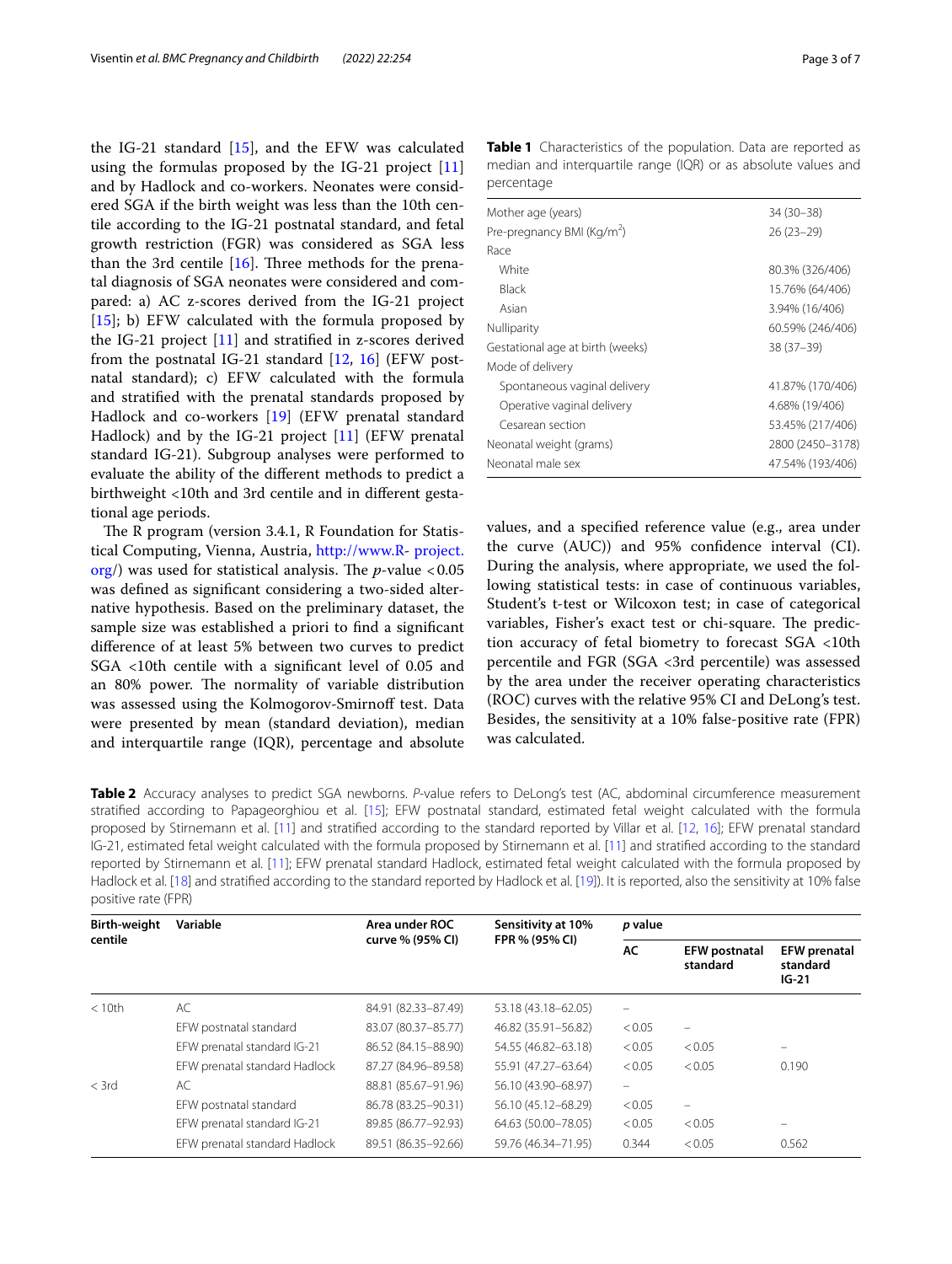

<span id="page-3-0"></span>proposed in the same publication [[18](#page-6-12), [19](#page-6-11)] (EFW prenatal standard Hadlock). Panel A) refers to SGA <10th percentile. Panel B) refers to

FGR (SGA <3rd percentile)

#### **Results**

We retrospectively collected 995 ultrasound examinations from 406 singleton pregnancies, performed between 24 and 36weeks' gestation. Among the selected singleton pregnancies, 93 (22.91%) delivered SGA newborns <10th weight percentile and 35 (8.62%) FGR (SGA newborns <3rd weight percentile).

The characteristics of the population are reported in Table [1](#page-2-0). The median age of women was 34 years (IQR 30–38), the median BMI was 26kg/m2 (IQR 23–29), and the median gestational age at delivery was 38weeks (IQR 37–39). Newborns were males in 47.54, and 60.59% of women were nulliparous.

Table [2](#page-2-1) reports the accuracy of the diferent methods to predict SGA newborns. We found that EFW prenatal standards according to Hadlock and IG-21 performed similarly and were signifcantly more accurate than AC and EFW postnatal standards.

The IG-21 prenatal standard was more accurate in identifying both fetuses <10th and 3rd centiles than AC and EFW postnatal standards. EFW, according to Hadlock and co-workers, was more accurate than AC in identifying SGA<10th centiles but performed similarly for fetuses <3rd centile (FGR) (Fig. [1A](#page-3-0) and B).

The accuracy of SGA prediction by stratifying for gestational age at ultrasound examination is summarized in Table [3](#page-4-0). The Hadlock and IG-21 EFW prenatal standards performed similarly or better than other biometric methods in each time window.

# **Discussion**

#### **Principal fndings**

Our results confrm the hypothesis that matching the EFW against a prenatal standard improves SGA diagnosis. The Hadlock and the IG-21 prenatal standards performed better than the traditional approach using a postnatal standard. This result is in keeping with previous studies suggesting that a growth chart derived from birthweights underestimates fetal size in early gestation and hinders the diagnosis of small fetuses [[10\]](#page-6-3). Furthermore, the EFW prenatal standards were more accurate than AC measurement across all birthweight subgroups. This result is at variance with previous publications suggesting the EFW and AC perform similarly [\[8](#page-6-1), [9,](#page-6-2) [20](#page-6-13)] or suggesting AC performs better than EFW in some circumstances [[20\]](#page-6-13).

Stratifcation of diagnostic accuracy in diferent gestational age windows demonstrated that the performance of all methods was similar, with minimal diferences, most likely because of the small sample size of each subgroup. In essence, the combination of the formula to calculate the EFW and the standard proposed by the Ig-21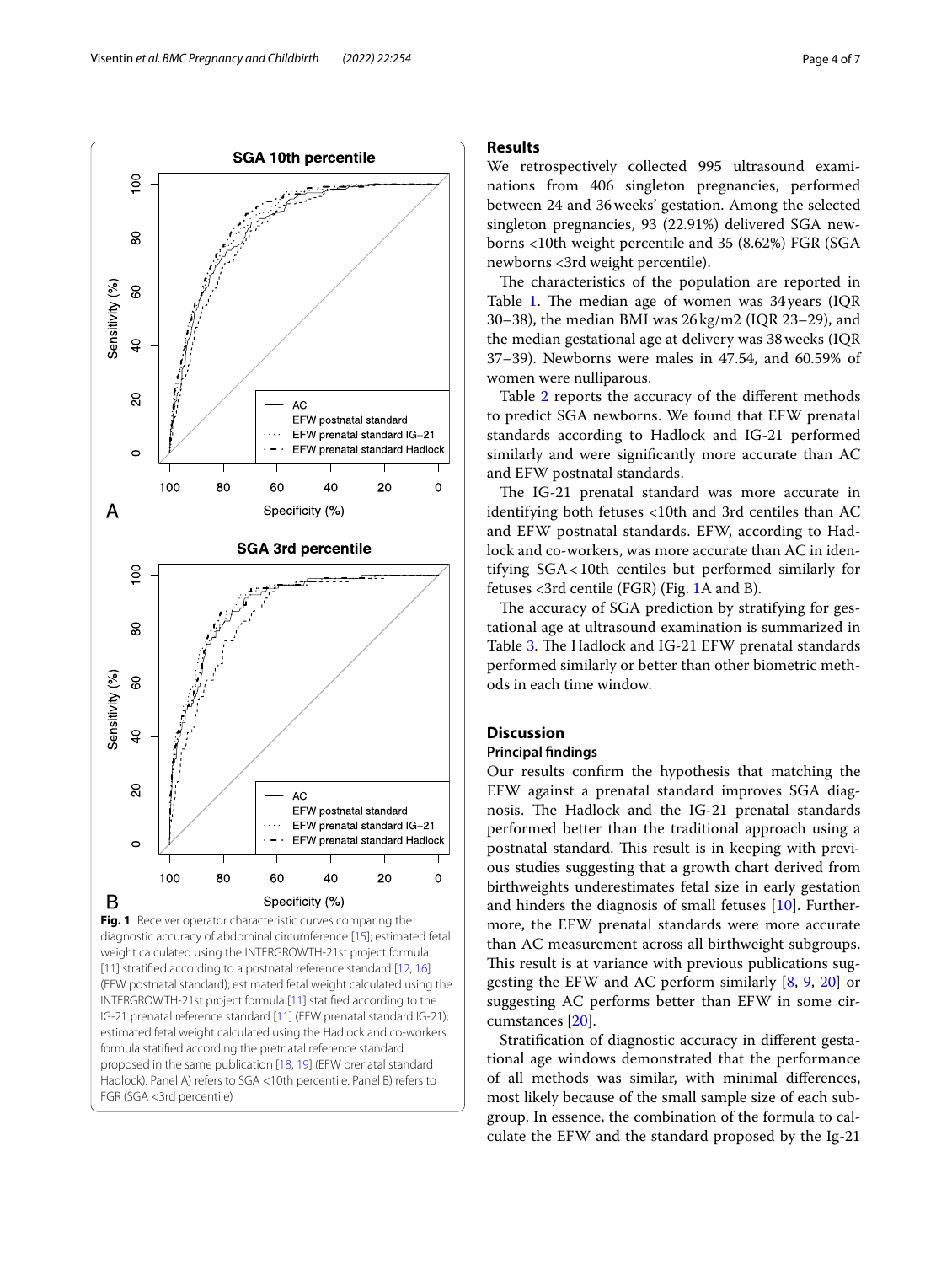<span id="page-4-0"></span>**Table 3** Accuracy analyses to predict SGA newborns, in this analysis prediction accuracy was stratifed for gestational age at ultrasound examination. P-value refers to DeLong's test. (AC, abdominal circumference measurement stratifed according to Papageorghiou et al. [\[15](#page-6-7)]; EFW postnatal standard, estimated fetal weight calculated with the formula proposed by Stirnemann et al. [\[11\]](#page-6-9) and stratifed according to the standard reported by Villar et al. [[12](#page-6-4), [16\]](#page-6-10); EFW prenatal standard IG-21, estimated fetal weight calculated with the formula proposed by Stirnemann et al. [[11\]](#page-6-9) and stratifed according to the standard reported by Stirnemann et al. [\[11\]](#page-6-9); EFW prenatal standard Hadlock, estimated fetal weight calculated with the formula proposed by Hadlock et al. [[18\]](#page-6-12) and stratifed according to the standard reported by Hadlock et al. [[19\]](#page-6-11))

| <b>Birthweight centile</b><br>(gestational age) | Variable                      | Area under ROC curve %<br>(95% CI) | p value           |                                  |                                            |  |
|-------------------------------------------------|-------------------------------|------------------------------------|-------------------|----------------------------------|--------------------------------------------|--|
|                                                 |                               |                                    | AC                | <b>EFW postnatal</b><br>standard | <b>EFW</b> prenatal<br>standard<br>$IG-21$ |  |
| < 10th<br>$(24 - 27$ wks)                       | AC                            | 86.91 (79.91-93.91)                |                   |                                  |                                            |  |
|                                                 | EFW postnatal standard        | 89.4 (82.94-95.8)                  | 0.970             |                                  |                                            |  |
|                                                 | EFW prenatal standard IG-21   | 88.15(81.56-94.7)                  | 0.191             | 0.312                            |                                            |  |
|                                                 | EFW prenatal standard Hadlock | 89.7 (C 83.46-95.9)                | 0.127             | < 0.05                           | 0.262                                      |  |
| $<$ 3rd<br>$(24 - 27$ wks)                      | AC                            | 90.7 (81.09-100)                   |                   |                                  |                                            |  |
|                                                 | EFW postnatal standard        | 90.98 (C 80.17-100)                | 0.829             |                                  |                                            |  |
|                                                 | EFW prenatal standard IG-21   | 92.09 (82.41-100)                  | 0.256             | 0.319                            |                                            |  |
|                                                 | EFW prenatal standard Hadlock | 91.86% (81.5-100)                  | 0.489             | 0.426                            | 0.829                                      |  |
| < 10th                                          | AC                            | 85.14 (81.52-88.75)                | $\qquad \qquad -$ |                                  |                                            |  |
| $(28 - 33 \text{ wks})$                         | EFW postnatal standard        | 87.13 (83.87-90.38)                | 0.257             |                                  |                                            |  |
|                                                 | EFW prenatal standard IG-21   | 87.13 (83.87-90.38)                | < 0.05            | < 0.05                           |                                            |  |
|                                                 | EFW prenatal standard Hadlock | 88.68 (85.66-91.69)                | < 0.05            | < 0.05                           | < 0.05                                     |  |
| $<$ 3rd                                         | AC                            | 89.87 (85.99-93.75)                |                   |                                  |                                            |  |
| $(28 - 33 \text{ wks})$                         | EFW postnatal standard        | 89.08 (84.77-93.39)                | 0.350             |                                  |                                            |  |
|                                                 | EFW prenatal standard IG-21   | 90.92 (87.13-94.72)                | 0.077             | < 0.05                           |                                            |  |
|                                                 | EFW prenatal standard Hadlock | 90.67 (86.81-94.53)                | 0.447             | 0.173                            | 0.769                                      |  |
| < 10th                                          | AC                            | 84.49 (80.33-88.64)                |                   |                                  |                                            |  |
| $(34 - 36 \text{ wks})$                         | EFW postnatal standard        | 85.11 (81.18-89.04)                | 0.362             | $\overline{\phantom{m}}$         |                                            |  |
|                                                 | EFW prenatal standard IG-21   | 85.5 (81.6-89.46)                  | 0.082             | 0.363                            |                                            |  |
|                                                 | EFW prenatal standard Hadlock | 84.75 (80.62-88.88)                | 0.841             | 0.763                            | 0.449                                      |  |
| $<$ 3rd                                         | AC                            | 84.49(80.33-88.64)                 |                   |                                  |                                            |  |
| $(34 - 36 \text{ wks})$                         | EFW postnatal standard        | 85.11 (81.18-89.04)                | 0.751             | -                                |                                            |  |
|                                                 | EFW prenatal standard IG-21   | 85.53 (81.6-89.46)                 | 0.372             | 0.322                            |                                            |  |
|                                                 | EFW prenatal standard Hadlock | 84.75 (80.62-88.88)                | 0.828             | 0.711                            | 0.795                                      |  |

was more or similarly accurate compared to other methods across all subgroup analyses, defned by gestational age and birth weight.

# **Strengths and limitations**

The main strength of our study is that, to our knowledge, it is the frst to directly investigate the added value of a prenatal standard for the EFW in a large group of pregnancies at increased risk for growth restriction. Several limitations deserve consideration. First, the defnition of SGA neonates is controversial. We have used the approach supported by the IG-21 project, which has provided convincing evidence that fetal growth is independent of ethnicity in normal pregnancies. Other studies suggest that customized charts, considering ethnic

and parental factors, allow a more precise prediction of adverse outcomes and maybe, therefore, more in keeping with the concept of growth restriction  $[14, 21]$  $[14, 21]$  $[14, 21]$  $[14, 21]$  $[14, 21]$ . There is an ongoing debate that is not likely to fnd a solution soon [\[21](#page-6-14)[–25](#page-6-15)], and the design of our study does not provide any contribution in that direction. Second, the IG-21 approach was found to have a statistically signifcant advantage over other methods in identifying small neonates, but the diference is relatively small. Whether this would translate into a tangible clinical improvement remains to be demonstrated.

# **Generalizability**

The generalization of our results is limited by our selective high-risk population sample, yielding a high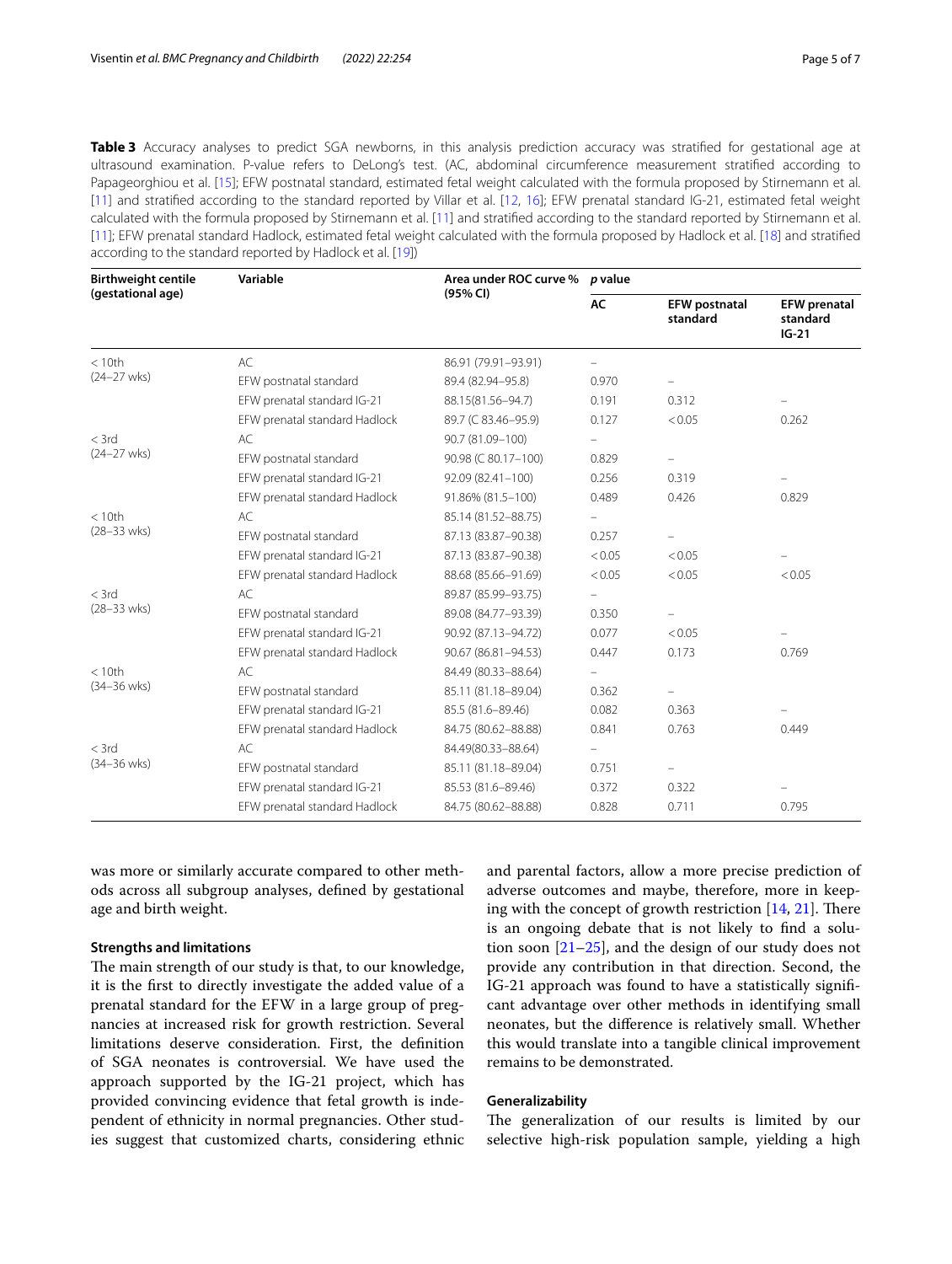prevalence of SGA and increased surveillance and attention that could have raised the sensitivity of the operators.

# **Clinical implications**

Our study confrms that prenatal identifcation of SGA neonates is imprecise [[8,](#page-6-1) [9,](#page-6-2) [26\]](#page-6-16). It has been previously pointed out that the diagnosis is a clinical one and a demanding one; and that it should take into account a combination of several biometric and biophysical variables [[11\]](#page-6-9). In our hands, however, stratifcation of the fetal weight using a prenatal standard was the most efficient parameter in pregnancies at increased risk. Furthermore, despite in the late third trimester, prenatal and postnatal charts were overlapping in their predictive efficacy in the early third trimester, prenatal standards were signifcantly better performers. Hence in the complex, we consider the prenatal standards the better choice. Although intergrowth 21 was signifcantly more predictive than AC for FGR (SGA <3rd centile), and Hadlock was not, weighing the global performance, both Hadlock and co-workers and IG-21 formulas and reference charts performed similarly. The choice of using one or the other will depend upon the preference of the practitioner (both are equivalent or superior to other methods). The IG-21 approach has, however, at least two essential advantages: it is part of a corpus of studies describing in detail prenatal and postnatal growth and provides free access to data and convenient tools (<https://intergrowth21.tghn.org/>). Moreover, the present study was not powered to assess the adverse neonatal outcomes. Nonetheless, we believe that future research is required to design adequately powered studies to determine the performance of diferent EFW charts to predict newborns' short- and longterm outcomes.

# **Conclusions**

Prenatal standard EFW z-scores derived from either INTERGROWTH-21 st project or Hadlock and coworkers publications demonstrated a statistically signifcant advantage over AC z-scores and postnatal reference standards in diagnosing SGA fetuses.

#### **Abbreviations**

AC: Abdominal circumference; AUC: Area under the curve; BMI: Body mass index; CI: Confdence interval; EFW: Estimated fetal weight; FGR: Fetal growth restriction; FPR: false positive rate; IG-21: INTERGROWTH-21st; IQR: Interquartile range; ROC: Receiver operating characteristics curve; SGA: Small for gestational age.

#### **Acknowledgments**

The authors are indebted with the staff collaborating in clinical practice and in the study, particularly during data collection.

#### **Presented at meeting**

None.

#### **Authors' contributions**

Substantial contributions to conception and design or acquisition of data or to analysis and interpretation of data (SV, APL, IC, FB, GS, GP, EC). Drafting the article or revising it critically for important intellectual content (SV, APL, IC, FB, GS, GP, EC) All authors have read and approved the fnal manuscript.

#### **Funding**

This study has had no fnancial support.

#### **Availability of data and materials**

The data supporting the fndings of this study are available, but restrictions apply to their circulation as they were used under license for the present study, and are therefore not publicly available. The data may nonetheless be made available by the authors on reasonable request with the permission of the Ethics Committee.

#### **Declarations**

#### **Ethics approval and consent to participate**

This clinical audit of fully anonymized data without an experimental design was conducted according to national regulation and was approved by the local ethics committee (Comitato Etico per la Sperimentazione Clinica della Provincia di Padova). This study was exempt from informed consent as waived by the local ethics committee. The study was designed in accordance with the Italian Data Protection Authority's general authorization to process personal data for scientifc research purposes. The study was conducted in accordance with the Helsinki Declaration.

#### **Consent for publication**

Not applicable.

#### **Competing interests**

The authors declare that they have no potential conficts of interest relevant to this article.

#### **Author details**

<sup>1</sup> Department of Woman's and Child's Health, Maternal-Fetal Medicine Unit, University of Padua, Via Nicolò Giustiniani, 3, 35128 Padua, Padova, Italy. 2 <sup>2</sup> Academic Unit of Obstetrics and Gynaecology, Department of Neuroscience, Rehabilitation, Ophthalmology, Genetics, Maternal and Infant Health, University of Genoa, Largo Rosanna Benzi, 10, 16132 Genoa, GE, Italy. <sup>3</sup>Obstetric Unit, Department of Medical and Surgical Sciences, University of Bologna, Bologna, Italy.

# Received: 28 May 2021 Accepted: 2 March 2022

#### **References**

- <span id="page-5-0"></span>1. American College of Obstetricians and Gynecologists. Acog practice bulletin no. 134: fetal growth restriction. Obstet Gynecol. 2013;121:1122–33.
- <span id="page-5-3"></span>2. RCOG. The investigation and management of the small–for–gestational–age fetus green-top guideline no. 31 (2nd edition), february 2013, minor revisions. 2014.
- 3. McIntire DD, Bloom SL, Casey BM, Leveno KJ. Birth weight in relation to morbidity and mortality among newborn infants. N Engl J Med. 1999;340:1234–8.
- <span id="page-5-1"></span>4. Souka AP, Papastefanou I, Pilalis A, Michalitsi V, Panagopoulos P, Kassanos D. Performance of the ultrasound examination in the early and late third trimester for the prediction of birth weight deviations. Prenat Diagn. 2013;33:915–20.
- <span id="page-5-2"></span>5. Sovio U, White IR, Dacey A, Pasupathy D, Smith GCS. Screening for fetal growth restriction with universal third trimester ultrasonography in nulliparous women in the pregnancy outcome prediction (pop) study: a prospective cohort study. Lancet. 2015;386:2089–97.
- 6. Unterscheider J, Daly S, Geary MP, Kennelly MM, McAulife FM, O'Donoghue K, et al. Optimizing the defnition of intrauterine growth restriction: the multicenter prospective Porto study. Am J Obstet Gynecol. 2013;208:290.e1–6.